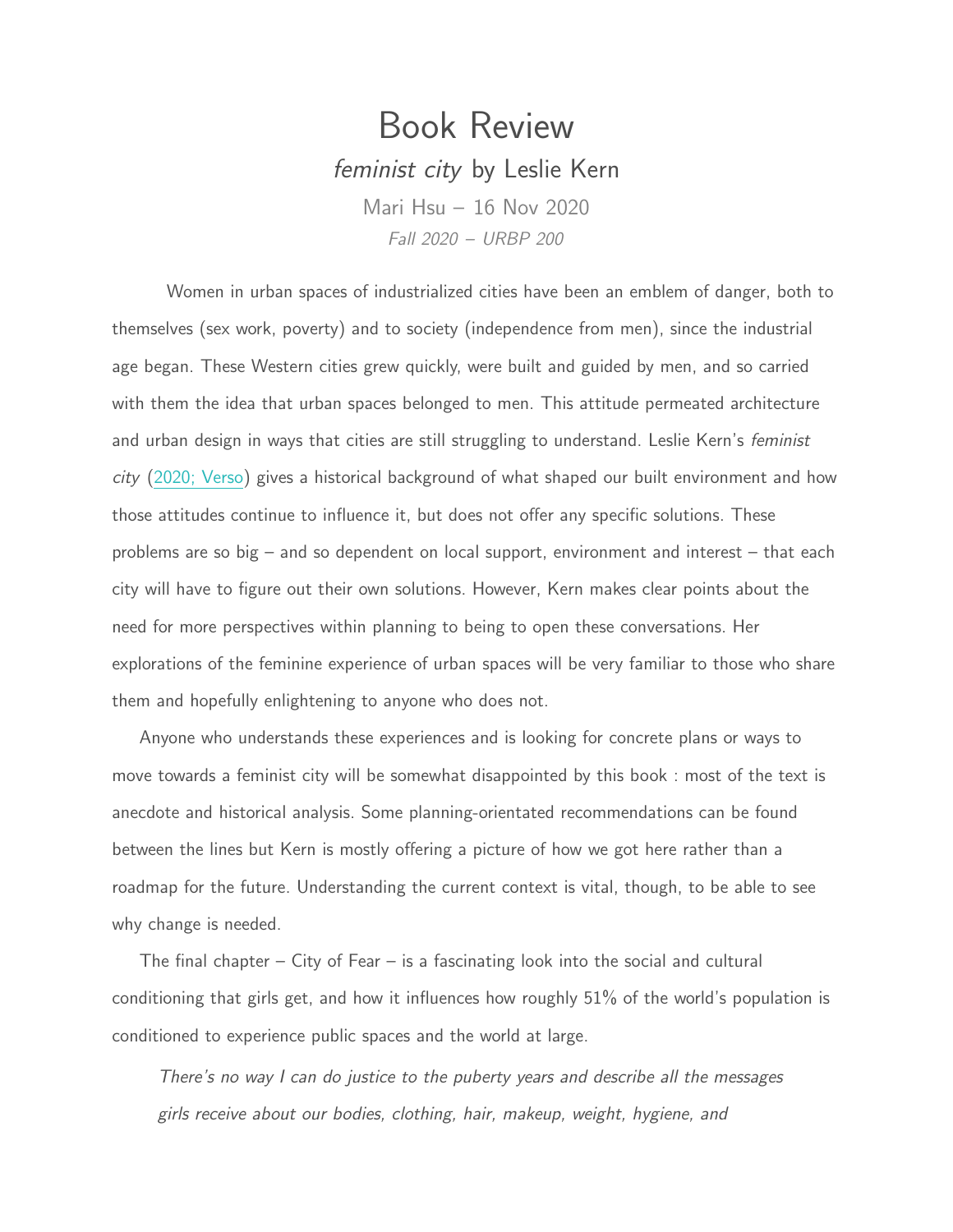behaviour that feed into the bigger message about controlling ourselves for the sake of safety. This is when the volume turns up on the message that girls and women are vulnerable due to our gender and that sexual development is going to make that danger real. Instructions about appropriate behavior (how you sit, speak, walk, hold yourself, etc.) take on a sense of urgency that indicates they're not just about polite social behaviour. ... [T]he message comes in like an IV drip, building up in our systems so gradually that once we become aware of it, it's fully dissolved in the bloodstream. It's already natural, common sense, inherent.

... The socialization is so powerful and so deep that "female fear" itself has been assumed to be an innate trait of girls and women.

She goes on to explore issues of 'public fear' as a masculine, and there fore dominant, issue. The issues that women are most concerned with are 'private fears' – domestic abuse and the like. As such, they are given less consideration and space in the safety conversation around urban space design, and the issues that dominate the urban safety conversation are the "public fears" that overwhelmingly have male victims. By pushing women's safety concerns out of the spotlight they become both irrational and taboo, and therefore are not addressed in urban design settings. Kern points to the Victorian fear and cultural shaming of the "public woman" (a euphemism for a sex worker, but also implying that she is poor) as the beginning of this self-feeding spiral that keeps women in their homes, where they experience the most violence.

While this is not a classic urban planning topic, Kern roots it in the gendered classification of public spaces – parks are "imbued with a hostile masculinity," while suburban sidewalks are coded as safe. If women and BIPOC (Black, Indigenous, People of Color) have to be constantly on guard, we are not able to experience freedom and fulfillment. Kern makes a brief mention of the issues facing BIPOC (especially Indigenous women and women of color) in cities, but doesn't dig too far into it. While I appreciate not trying to write from experiences that are not her own, it would have been really great to hear more from her BIPOC friends about their experiences. (I certainly hope she has BIPOC friends...) If this book is a feminist perspective it